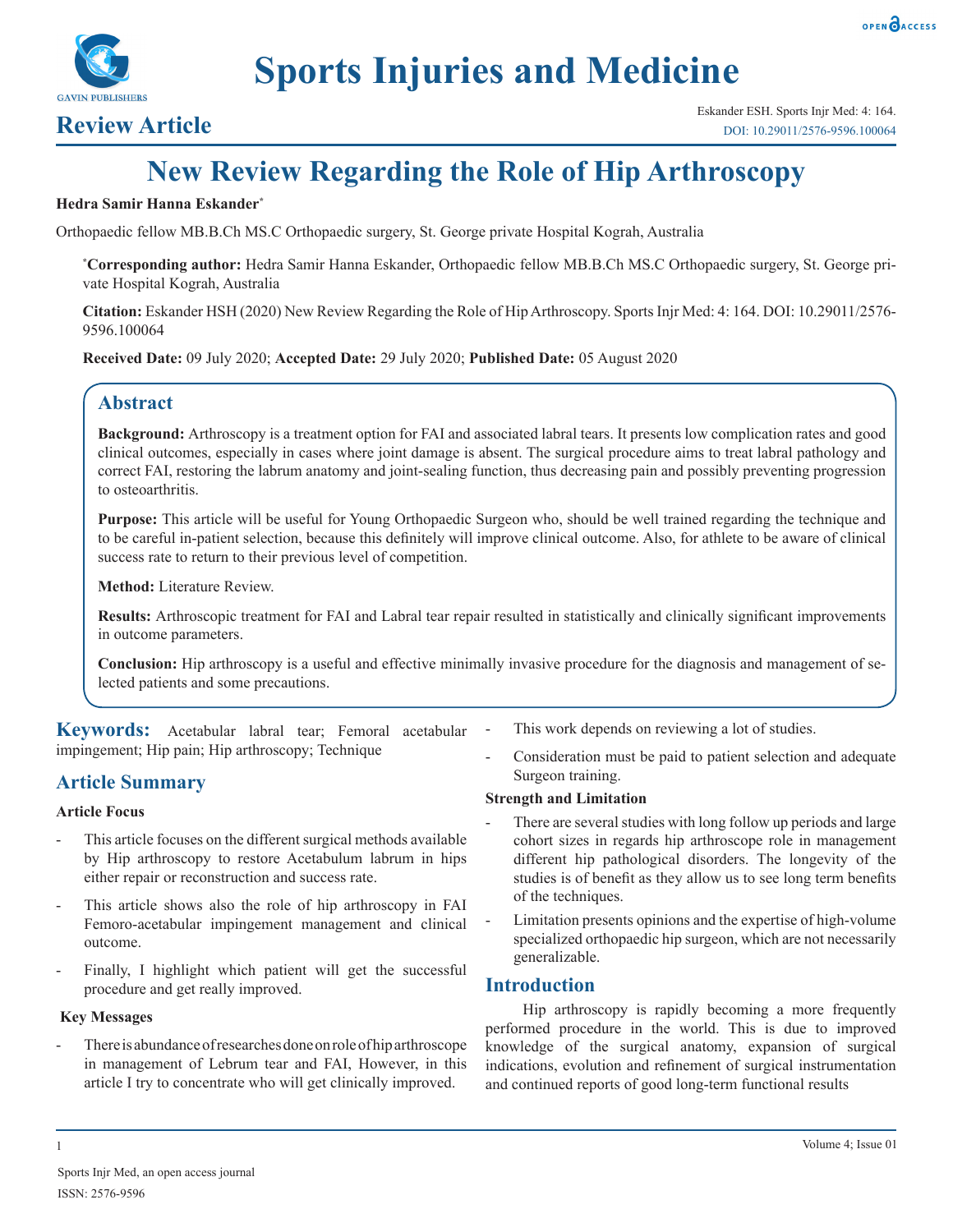In the UK National Non-Arthroplasty Hip Registry reported a greater than doubling in the number of arthroscopies performed between 2012 and 2015 [1]. Similar trends have been observed in the United States [2]. Overall, hip arthroscopy has been shown to be a safe and successful intervention for a wide variety of indications [2-4]. Unfortunately, conversion to an ipsilateral Total Hip Replacement (THR) following hip arthroscopy is necessary up to 16% of patients [5-7]. Identifying factors pre-operatively that might predict the need for subsequent arthroplasty would benefit both patient and surgeon.

# **Acetabular Labral Tear**

The Acetabular labrum can get torn with wear and tear or trauma [8]. While these can often be easily seen on MRI, we have to be careful when thinking about a labral tear as a common source of pain. Why? Research has shown that lots of people without hip pain have labral tears [9-11]. In fact, in one study, 69% of patients without hip pain had labral tears! Hence, if you develop hip pain and a later MRI shows a labral tear, you need to be very cautious about linking that labral tear to your pain.

### **FAI**

FAI stands for Femoro-acetebular Impingement which is the most common reason hips get arthroscopic surgery. This means that either bone spurs develop on the socket (pincer) or on the bottom of the ball (cam). A bone spur is just an area where the bone has grown bigger and not necessarily anything that is the cause of pain. Again, we need to be really careful about thinking of these bone spurs as causing pain. For example, in one study, the pincer type was shown to be protecting the joint from further arthritic breakdown and not hurting the joint [12]. In another study, more than 90% of healthy young adults without hip pain had one or more hip MRI findings of FAI! [13].

#### **Evaluation and Diagnosis**

The hip is a complex unit of static and dynamic stabilizers and is a key link between the axial and appendicular skeleton. Thus, "hip pain" and more specifically labral tears can have Various and Sometimes Multiple Aetiologies Such as Trauma, Osteoarthritis, Instability, And Most Commonly Femoro Acetabular Impingement Syndrome (FAIS). It is important to determine the underlying cause of the labral tear as it will dictate the appropriate treatment of the underlying etiology. A multi-faceted approach is utilized beginning with basic imaging and a detailed history and physical exam.

# **Physical Exam**

Many patients can have normal to increased range of motion of the hip but may be painful either in the groin or laterally. The FABER position can provide useful information through the presence of anterior pain with the knee close to the table.

#### **Imaging**

1. X ray AP pelvis, false profile, and Dunn lateral are obtained to assess for femoral head under coverage (dysplasia) and over coverage (pincer lesion, coxa profunda, acetabular protrusio) and CAM morphology [14]. It is important to identify those individuals that lack bony stability or have pre-existing degenerative joint disease [15]. Radiological findings of FAI in an asymptomatic population are around 20% and increase up to 60% to 80% in athletes [13]. An interesting systematic review of an asymptomatic population established the prevalence of 'cam' deformity in 37% and 'pincer' deformity in 67%. As the relationship between FAI and hip osteoarthritis is not clear, the current literature does not show any benefit with prophylactic surgical procedures in the asymptomatic population who have radiological signs of FAI [16].

2. CT offer the advantage of three-dimensional imaging of the bony morphology of FAI. This becomes a useful tool with both pre-operative planning and intra-operative bone resection [17].

3. Magnetic Resonance Imaging (MRI) offers visualization and characterization of the labral tear. While MRI arthrogram is the gold standard, the arthrogram generates additional morbidity and cost. Thus, we prefer high-resolution (3 T) non-contrast MRI. In addition to identifying and characterizing the labral tear, the MRI can identify associated or alternative pathology such as gluteal tendinopathy, ischiofemoral impingement, stress fractures, hamstring tendinopathy, or neoplasms [17].

# **Arthroscopic Management for Labral Tear and FAI**

# **Laberal Tear Repair or Reconstruction**

# **A-Repair**

For labral sutures, 2.7mm anchors were placed at every 1 cm of damaged labrum and positioned 2–3mm from the acetabular rim to avoid penetrating the joint surface. The labrum was repaired with a loop or trans labral suture, and the suture knot was secured in the direction of the labrum capsular side. After fixation, traction was removed, and restoration of the labrum joint-sealing function was assessed. The mean procedure time was 99min, and the mean traction time during the procedure was 75min. In most cases patients remained in hospital overnight as this was the standard institution protocol. On average, patients were discharged from the hospital 21hours after the procedure (ranging from 16 to 24hours) [18]. Postoperative rehabilitation was based on a fourstage protocol focusing on patients' return to normal activities, as described by Wahoff and Ryan [19].

#### **B-Reconstruction**

The most common indication for labrum reconstruction was a young, active patient with minimal arthritis and non-salvageable or deficient Labrum. Other indications include Instability, pain and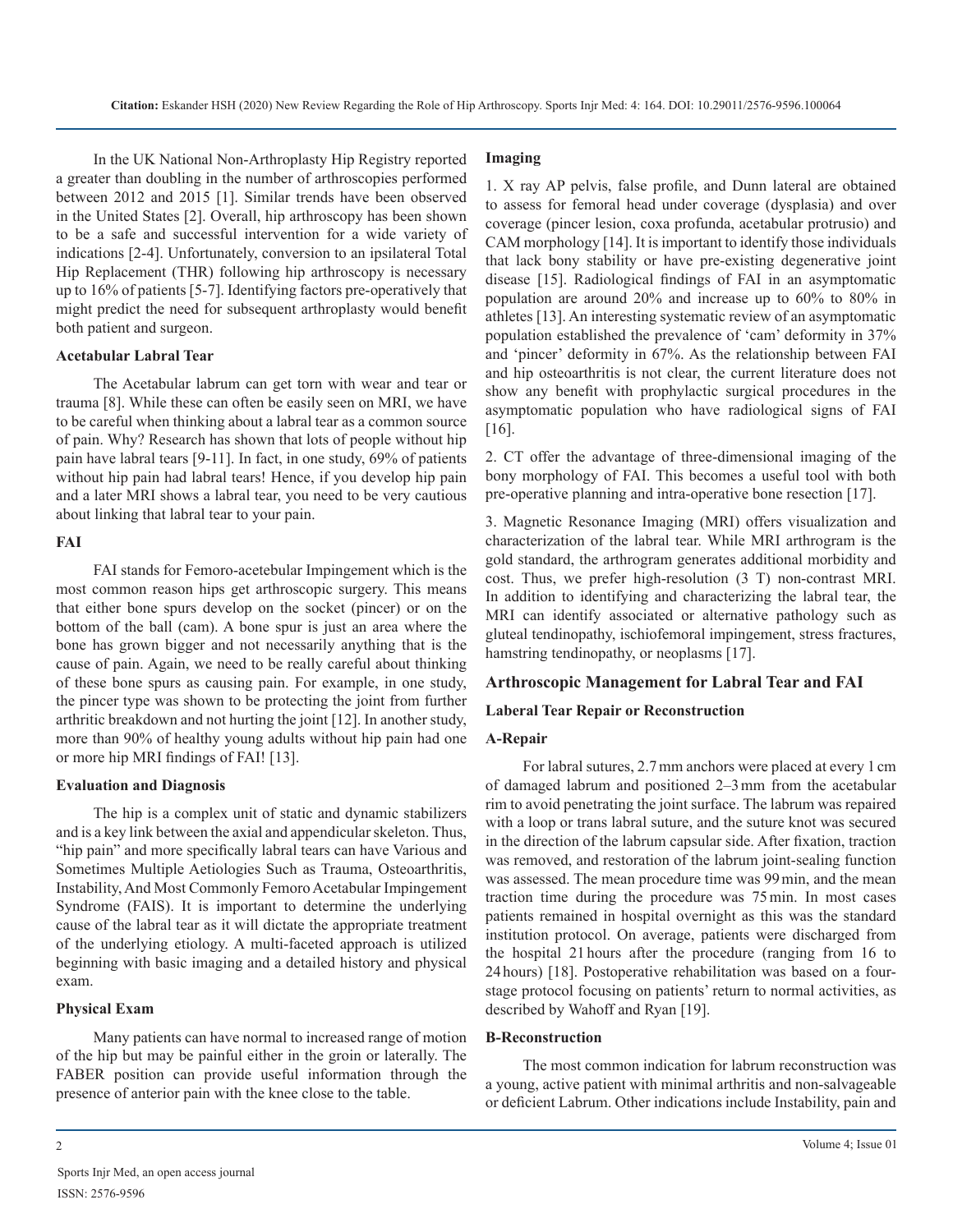hypotrophic dysfunctional labrum.

For these patients, reconstruction was identified as a more effective treatment than labral repair. Arthroscopic reconstruction was performed using either a hamstring allograft or auto graft. Originally, hamstring auto grafts used for this procedure. Subsequently, to decrease the risk of donor site morbidity, the reconstruction protocol changed to hamstring allografts, unless the patient specifically requested otherwise.35 The portion of the diseased labrum that was non-functioning was debrided with a 5-mm shaver. The defect size was determined using a measuring probe from the labral repair/reconstruction kit (Arthrex) [20].

# **FAI Femoro-Acetabular Impingement**

# **A-Pincer Type**

Correction of a 'pincer' type deformity should be performed with acetabular rim trimming. Excessive acetabular rim trimming should be avoided, since 1 mm rim trimming will decrease by approximately 2.4° of the CE angle (Figure 1). Therefore, acetabular rim resections greater than 4 to 5 mm could create an iatrogenic dysplastic hip. Currently, limited acetabuloplasty and labral re-fixation without detachment have demonstrated the same clinical outcomes as acetabuloplasty with labral detachment in the treatment of 'pincer' [21].



**Figure 1:** Lateral Centre-Edge Angle (CEA) on an anteroposterior pelvic radiograph in a left hip. Line 1 is the vertical reference and is perpendicular to the transverse axis of the pelvis. Line 2 is from the center of the femoral head through the most superolateral portion of the acetabulum. The lateral CEA is formed by the angle between these 2 lines [22].

# **B-CAM Type**

'Cam' deformity in FAI appears commonly at the anterosuperior head-neck junction and extends from the medial synovial fold to the anterolateral insertion of the retinacular vessels (Figure 2A). Playing some types of sports, such as football, more than three times a week by patients during skeletal growth was associated with a pathological alpha angle [21].

The alpha angle measures the extent to which the femoral

head deviates from spherical. It is measured by first drawing the best fitting circle around the femoral head, then a line through the center of the neck and the center of the head. From the center of the femoral head, a second line is drawn to the point where the superior surface of the head–neck junction first departs from the circle. The angle between these two lines is the alpha angle (Figure 3) [23].

Restoration of the normal head-neck shape should be our main goal, but clinical outcome is more related to the preoperative articular damage than the post-operative head-neck shape restoration. Rarely, extensive 'cam' resection could weaken the femoral neck and lead to a femoral neck fracture. Risk factors associated with this complication are violation of weight-bearing restrictions, female sex and age older than 50 years [21].



**Figure 2A:** CAM-type femoro acetabular impingement with a dysplastic bony bump at the superolateral femoral head neck junction. B, Pincer-type femoro acetabular impingement with overc overage of the femoral head by the acetabulum (arrow) [24].



**Figure 3:** The alpha angle quantifies a sphericity of the femoral head. A. A normal alpha angle of 41° is shown representing a spherical femoral head. B. An abnormal alpha angle of 98° is shown representing a cam deformity [23].

# **Clinical Outcome**

The Successful clinical outcomes of hip arthroscopy can be measured in terms of:

Improvement of symptoms which can be measured as the rate of return to play for high-level athletes after arthroscopic surgical intervention.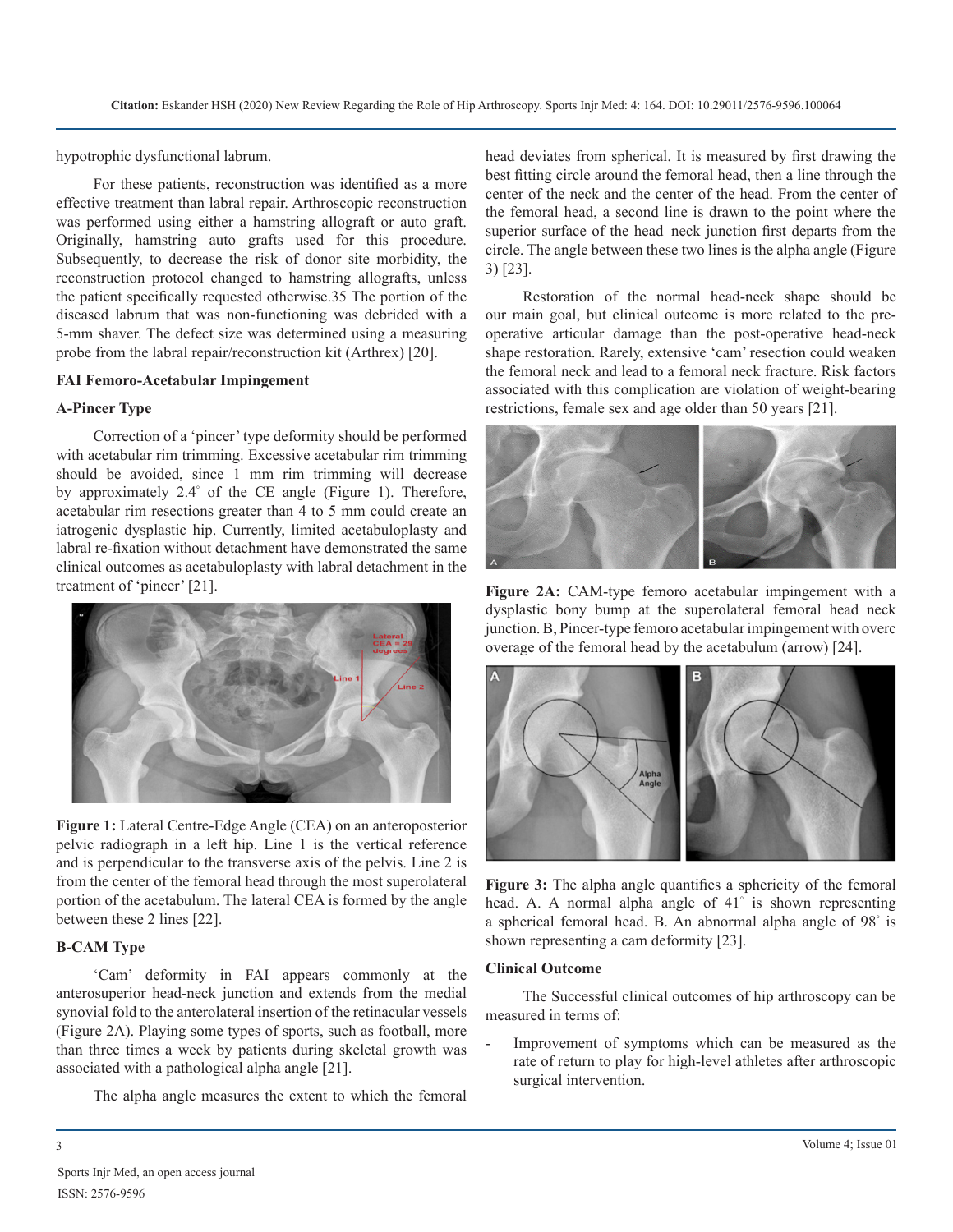- Delay for future operations and,
- Avoidance revision operations and complications.

## **Important Considerations**

## **Patient selection**

It was hypothesized that factors including sex, age, Body Mass Index (BMI), articular cartilage status, radiographic joint space, hip dysplasia, FAI morphology and labral treatment would predict outcomes after hip arthroscopic surgery. The predictors of positive and negative outcomes identified in this review are supported by existing literature on outcomes after hip arthroscopic surgery.

## **Gender**

Both male and female sex has been associated with positive outcomes after hip arthroscopic surgery [25-27]. However, female sex as an identifiable factor appears to be clearer as a negative predictor. Although there is no clear consensus, the role of soft tissue laxity in female patients, possibly leading to negative outcomes, could be postulated. This is a potential area for further investigation in future studies.

#### **Age**

Patients with FAI who are older than 45 years should proceed with caution, as this demographic was more likely to have negative outcomes regardless of sex [27,28].

# **BMI**

Furthermore, in the setting of FAI, female and overweight patients (BMI  $>24.5$  kg/m<sup>2</sup>) with a prolonged duration of preoperative pain may be prone to negative outcomes after arthroscopic surgery.

#### **Articular cartilage status**

Osteoarthritic changes and pre-existing cartilage damage have been thought to be factors associated with negative outcomes after hip arthroscopic surgery. The constellation of degenerative changes and decreased joint space  $(\leq 2$  mm) strongly predicted negative outcomes after arthroscopic surgery for FAI [26,29,30].

# **Hip Dysplasia**

A retrospective study of 110 patients confirms that the presence of cartilaginous wear and hip dysplasia predispose patients to early hip arthroplasty following arthroscopy, with the presence of both conferring a 5-fold increased risk of subsequent arthroplasty [31].

# **FAI Morphology**

FAI is often related to sports activities. In a retrospective study of athletes undergoing hip arthroscopy for FAI, the most

common sports related to FAI surgery were hockey, soccer and American football. In football players, increasing the 'alpha' angle was the only independent predictor of groin pain; also, higher 'alpha' angles were associated with chondral delamination and labral injuries. Return to sport after FAI surgery was investigated in a systematic review of a cohort of 418 athletes, with a rate of return to the previous level of competition of 88% [21].

 A cohort study by (Sansone, et al., 2017) was done to report outcome 2 years after the arthroscopic treatment of Femoro Acetabular Impingement (FAI) using validated outcome measurements. Two hundred and eighty-nine patients underwent arthroscopic surgery for FAI. The mean follow-up time was 25.4 months. Pre-operative scores compared with those obtained at follow-up revealed statistically and clinically significant improvements for all measured outcomes. At the 2-year follow-up, 236 patients (82%) reported they were satisfied with the outcome of surgery. The authors concluded that arthroscopic treatment for FAI resulted in statistically and clinically significant improvements in outcome parameters [32].

# **Labral Treatment**

Repair of labral tears is preferred than resection of labral tears for preservation of the function of the joint. Many clinical outcome studies have provided supporting biomechanical data and conclusions. Multiple comparative cohort studies and one prospective randomized study have demonstrated that patients undergoing labral repair have significantly better outcomes than labral debridement.

The systematic review by Ayeni, et al., which includes most of these studies as well as the outcomes of open procedures, found similar results favouring repair over debridement. Other recent studies also discovered labral debridement procedures caused micro motions in the hip joint, contributing to the development of OA. With these reports in mind, we repaired acetabular labrum tears whenever possible, considered that the labrum is essential for joint-cartilage protection [33].

According to the available evidence at this time, **hip labrum reconstruction** is a relatively new technique that shows short and mid-term improvement in patient-reported outcomes and functional scores postoperatively. The main indication for reconstruction is an irreparable, calcific, hypotrophic <3 mm or hypertrophic >8 mm, and non-functional labrum in young patients with no or minimal arthritis (Tonnis 0–1). This review had larger study sample with reported decrease in failure rates compared with the previous review. Long-term follow-up results with higher quality studies were not available in the literature based [34].

# **Complications**

Reported complication rates in hip arthroscopy vary between 1 to 8% [35].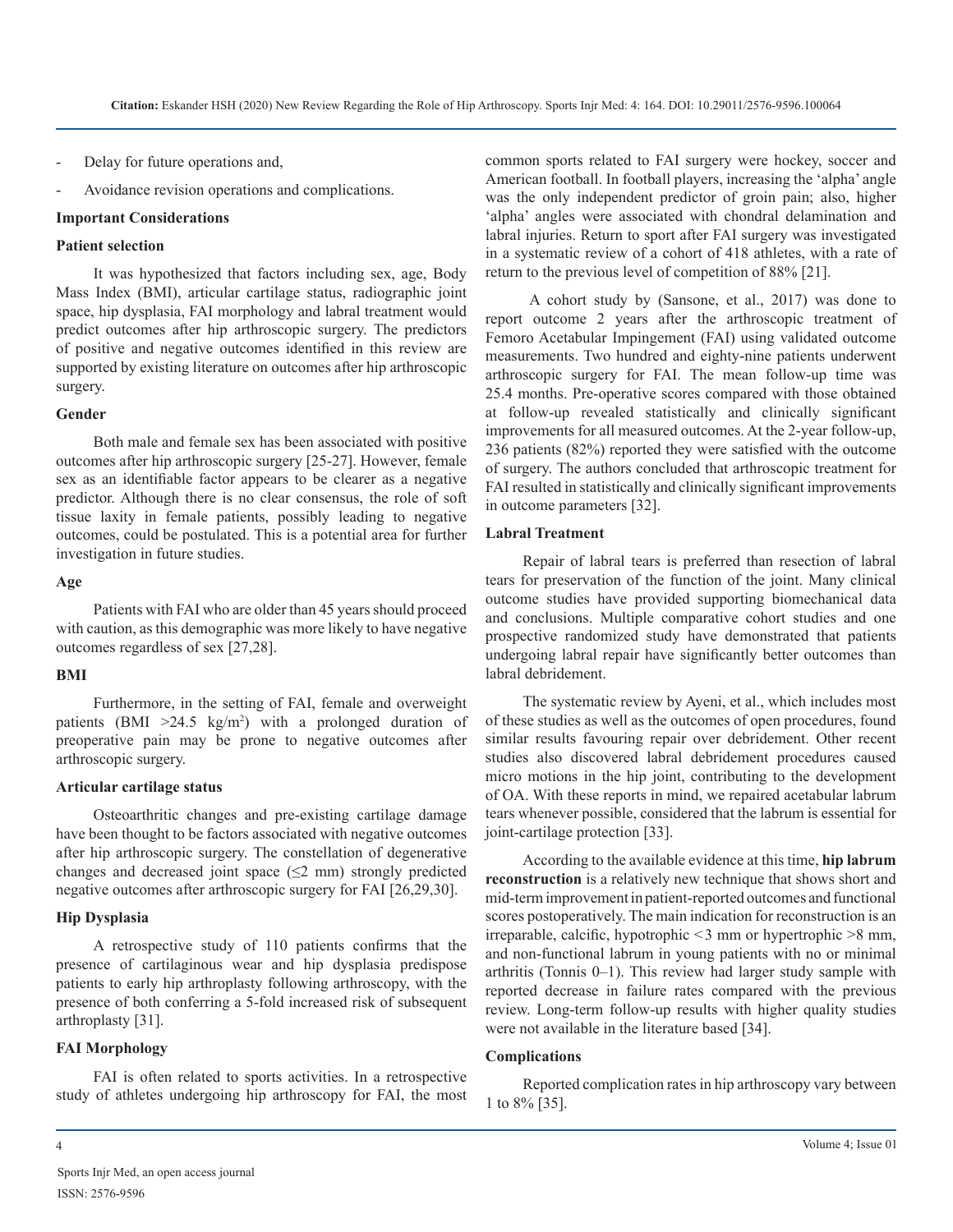# **Intra-Operative Complications**

- 1. **Acetabular labrum injury** is apparently common with up to 20% rate of occurrence. Typically, if iatrogenic injury occurs it is to the superior or anterosuperior labrum when establishing the anterolateral porta [36].
- 2. **Direct neurovascular injury** may involve the femoral bundle anteriorly, the lateral femoral cutaneous nerve antero-laterally and the sciatic nerve and gluteal vessels posteriorly. These are rare but potentially devastating complications [37].
- 3. The use of suture anchors provides effective fixation of the soft tissue to bone but may result in inadvertent **damage to articular cartilage and bone** [38].
- 4. Important to consider the potential of harms **of hypothermia and fluoroscopy** use in surgery. The incidence of hypothermia in hip arthroscopy in cases of FAI is 2.7% [39]. The use of fluoroscopy is recommended in hip arthroscopy, however radiation may have harmful effects for both the patient, surgeon and surgical team [40].

# **Post-Operative Complications**

## **Early**

- **1. Hip instability,** inexperienced surgeons could trend towards conservative amount of resection. An unfortunate consequence is insufficient reshaping of cam and pincer lesions at index arthroscopy which was reported in 92% of 37 cases of revision [hip arthroscopy by Philippon, et al. \[41\].](https://www.britishhipsociety.com/uploaded/NAHR 2016 Version 12 Final 1.pdf)
- **2. VTE,** a meta-analysis of 14 studies and 2850 patients reported an incidence of Venous Thromboembolism (VTE) of 2% leading to the suggestion that chemoprophylaxis may not be necessary in low-risk patients [42]. With simple DVT prophylaxis including TED stockings and early mobilization a thrombo- embolic event incidence of 0.2% was reported in 1615 consecutive hip arthroscopies [37]. Increased risks for VTE in this analysis included older age, obesity, COC, trauma and prolonged traction [42].

#### **Late**

- **1. Osteonecrosis of the femoral head**, may occur as a result of pre-operative injury, increased intra-operative intra-articular pressure from the arthroscopic infusion, hip distraction, capsulectomy and damage to the lateral epiphyseal branch of the medial femoral circumflex artery especially at risk when reshaping cam lesions [43].
- **2. Adhesions** [between the capsular side of the labrum and](https://www.ajronline.org/doi/pdf/10.2214/AJR.14.12581)  capsule after labral repair or in the peripheral compartment between femoral neck and capsule after osteoplasty [44].
- **3. Heterotopic Ossification** (HO). Randelli, et al. [45] reported HO in 1.6% of 300 cases of hip arthroscopy for FAI in which no prophylaxis for HO was prescribed. Conversely Beckmann, et al. [46] showed the incidence of HO with NSAID prophylaxis was 5.6% as opposed to 25% for those patients who did not.
- **4. Femoral neck fractures**, as much as 30% of the femoral neck diameter can be resected without adversely risking neck of femur fracture [43], this is beyond normal neck resection for cam lesions. Zingg, et al. [47] reported on 7 fractures (1.9%) in a series of 376 consecutive osteochondroplasties for FAI.
- **5. Trochanteric bursitis** and **iliopsoas tendinitis** may occur post-operatively [48].

# **Conclusion**

Hip arthroscopy is a useful and effective minimally invasive procedure for the diagnosis and management of selected patients. Arthroscopic treatment for FAI and Labral tear repair resulted in statistically and clinically significant improvements in outcome parameters. Important considerations should be taken in patient selection for improved outcomes. Identifying these features preoperatively will aim to improve the results of hip arthroscopy as joint preserving surgery. Future of hip arthroscopy should be balanced with adequate training to avoid complication.

# **References**

- 1. [Group NU \(2016\) The Non-Arthroplasty Hip Registry 2016 Annual Re](https://www.britishhipsociety.com/uploaded/NAHR 2016 Version 12 Final 1.pdf)port, British Hip Society.
- 2. [Bozic KJ, Chan V, Valone FH \(2013\) Trends in hip arthroscopy utiliza](https://pubmed.ncbi.nlm.nih.gov/27793498/)[tion in the United States. J Arthroplasty 28: 140-143.](https://pubmed.ncbi.nlm.nih.gov/27793498/)
- 3. [Horner NS, Ekhtiari S, Simunovic N \(2017\) Hip arthroscopy in patients](https://www.sciencedirect.com/science/article/abs/pii/S0749806316304534)  [age 40 or older: a systematic review. Arthroscopy 33: 464-475.](https://www.sciencedirect.com/science/article/abs/pii/S0749806316304534)
- 4. [Lynch TS, Terry MA, Bedi A \(2013\) Hip arthroscopic surgery: patient](https://pubmed.ncbi.nlm.nih.gov/23449836/)  [evaluation, current indications, and outcomes. Am J Sports Med 41:](https://pubmed.ncbi.nlm.nih.gov/23449836/) [1174-1189.](https://pubmed.ncbi.nlm.nih.gov/23449836/)
- 5. [Haviv B, O'Donnell J \(2010\) The incidence of total hip arthroplasty](https://www.ncbi.nlm.nih.gov/pmc/articles/PMC2924275/)  [after hip arthroscopy in osteoarthritic patients. Sport Med Arthrosc Re](https://www.ncbi.nlm.nih.gov/pmc/articles/PMC2924275/)[habil Ther Technol 2: 18.](https://www.ncbi.nlm.nih.gov/pmc/articles/PMC2924275/)
- 6. [Harris JD, McCormick FM, Abrams GD \(2013\) Complications and re](https://pubmed.ncbi.nlm.nih.gov/23544691/)[operations during and after hip arthroscopy: a systematic review of 92](https://pubmed.ncbi.nlm.nih.gov/23544691/)  [studies and more than 6,000 patients. Arthrosc J Arthrosc Relat Surg](https://pubmed.ncbi.nlm.nih.gov/23544691/)  [29: 589-595.](https://pubmed.ncbi.nlm.nih.gov/23544691/)
- 7. [Schairer WW, Nwachukwu BU, McCormick F \(2016\) Use of hip ar](https://pubmed.ncbi.nlm.nih.gov/26671201/)[throscopy and risk of conversion to total hip arthroplasty: a population](https://pubmed.ncbi.nlm.nih.gov/26671201/)[based analysis. Arthroscopy 32: 587-593.](https://pubmed.ncbi.nlm.nih.gov/26671201/)
- 8. [Naraghi A, White LM \(2015\) MRI of Labral and Chondral Lesions of the](https://www.ajronline.org/doi/pdf/10.2214/AJR.14.12581)  Hip. AJR Am J Roentgenol 205: 479-490.
- 9. [Kumar D, Wyatt CR, Lee S \(2013\) Association of cartilage defects,](https://pubmed.ncbi.nlm.nih.gov/23948977/)  [and other MRI findings with pain and function in individuals with mild](https://pubmed.ncbi.nlm.nih.gov/23948977/)[moderate radiographic hip osteoarthritis and controls. Osteoarthritis](https://pubmed.ncbi.nlm.nih.gov/23948977/) [Cartilage 21: 1685-1692.](https://pubmed.ncbi.nlm.nih.gov/23948977/)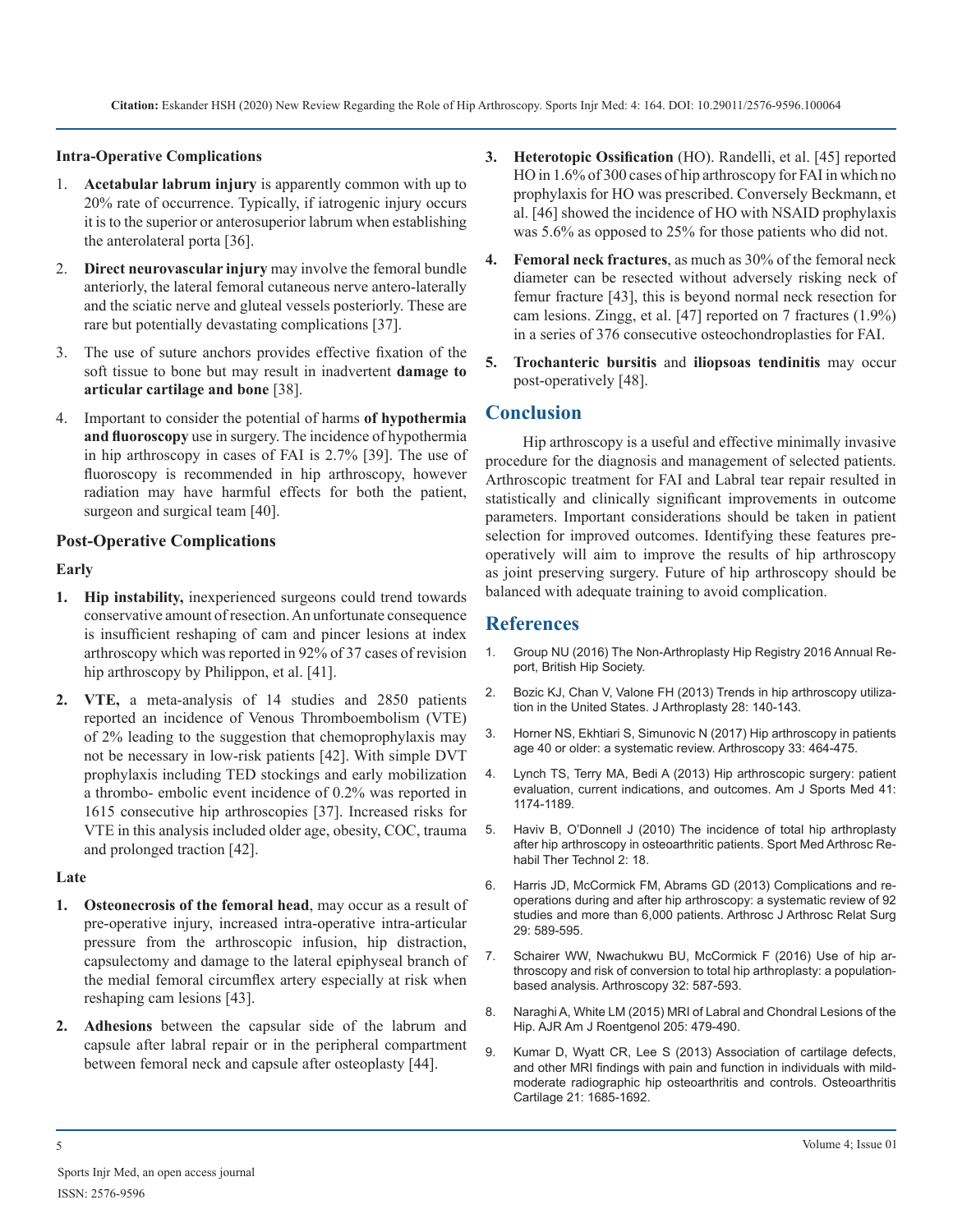- 10. Du[thon VB, Charbonnier C, Kolo FC, Magnenat-Thalmann N, Becker](https://pubmed.ncbi.nlm.nih.gov/23332372/) [CD, et al. \(2013\) Correlation of clinical and magnetic resonance im](https://pubmed.ncbi.nlm.nih.gov/23332372/)[aging findings in hips of elite female ballet dancers. Arthroscopy 29:](https://pubmed.ncbi.nlm.nih.gov/23332372/)  [411-419.](https://pubmed.ncbi.nlm.nih.gov/23332372/)
- 11. [Register B, Pennock AT, Ho CP, Strickland CD, Lawand A, et al. \(2012\)](https://journals.sagepub.com/doi/10.1177/0363546512462124) Prevalence of abnormal hip findings in asymptomatic participants: a [prospective, blinded study. Am J Sports Med 40: 2720-2724.](https://journals.sagepub.com/doi/10.1177/0363546512462124)
- 12. [Agricola R, Heijboer MP, Roze RH, Reijman M, Bierma-Zeinstra SM,](https://pubmed.ncbi.nlm.nih.gov/23850552/)  et al. (2013) Pincer deformity does not lead to osteoarthritis of the [hip whereas acetabular dysplasia does: acetabular coverage and de](https://pubmed.ncbi.nlm.nih.gov/23850552/)[velopment of osteoarthritis in a nationwide prospective cohort study](https://pubmed.ncbi.nlm.nih.gov/23850552/)  [\(CHECK\). Osteoarthritis Cartilage 21: 1514-1521.](https://pubmed.ncbi.nlm.nih.gov/23850552/)
- 13. [Laborie LB, Lehmann TG, Engesæter IØ, Eastwood DM, Engesæter](https://pubmed.ncbi.nlm.nih.gov/21613440/)  LB, et al. (2011) Prevalence of radiographic findings thought to be as[sociated with femoroacetabular impingement in a population-based](https://pubmed.ncbi.nlm.nih.gov/21613440/)  [cohort of 2081 healthy young adults. Radiology 260: 494-502.](https://pubmed.ncbi.nlm.nih.gov/21613440/)
- 14. [Clohisy JC, Carlisle JC, Beaulé PE, Kim YJ, Trousdale RT, et al.](https://www.ncbi.nlm.nih.gov/pmc/articles/PMC2682767/) (2008) A systematic approach to the plain radiographic evaluation of [the young adult hip. J Bone Joint Surg Am 90: 47-66.](https://www.ncbi.nlm.nih.gov/pmc/articles/PMC2682767/)
- 15. [Parvizi J, Bican O, Bender B, Martazavi SM, Purtill KK, et al. \(2009\)](https://pubmed.ncbi.nlm.nih.gov/19596542/)  Arthroscopy for labral tears in patients with developmental dysplasia [of the hip a cautionary note. J Arthroplast 24: 110-113.](https://pubmed.ncbi.nlm.nih.gov/19596542/)
- 16. [Collins JA, Ward JP, Youm T \(2014\) Is prophylactic surgery for femoro](https://pubmed.ncbi.nlm.nih.gov/23966568/)acetabular impingement indicated? A systematic review. Am J Sports [Med 42: 3009-3015.](https://pubmed.ncbi.nlm.nih.gov/23966568/)
- 17. [Su AW, Hillen TJ, Eutsler EP, Bedi A, Ross JR, et al. \(2018\) Low-dose](https://pubmed.ncbi.nlm.nih.gov/30987906/)  computed tomography reduces radiation exposure by 90% compared [with traditional computed tomography among patients undergoing hip](https://pubmed.ncbi.nlm.nih.gov/30987906/)[preservation surgery. Arthroscopy 5:1385-1392.](https://pubmed.ncbi.nlm.nih.gov/30987906/)
- 18. [Carlos CV, Antônio AGB, Lincoln PC, Euler de CG, Marco Antônio PA](https://bmjopensem.bmj.com/content/4/1/e000328)  (2017) Clinical outcomes of arthroscopic repair of acetabular labral [tears. BMJ open sport & exercise medicine.](https://bmjopensem.bmj.com/content/4/1/e000328)
- 19. [Wahoff M, Ryan M \(2011\) Rehabilitation after hip femoroacetabular](https://pubmed.ncbi.nlm.nih.gov/21419967/)  impingement arthroscopy. Clin Sports Med 30: 463-482.
- 20. [Maldonado DR, Lall AC, Laseter JR \(2019\) Primary Hip Arthroscopic](https://www.ncbi.nlm.nih.gov/pmc/articles/PMC6434443/)  Surgery With Labral Reconstruction: Is There a Difference Between an [Autograft and Allograft? Orthop J Sports Med 7: 2325967119833715.](https://www.ncbi.nlm.nih.gov/pmc/articles/PMC6434443/)
- 21. [Marin-Peña O, Tey-Pons M, Perez-Carro L \(2017\) The current situa](https://www.ncbi.nlm.nih.gov/pmc/articles/PMC5420826/)tion in hip arthroscopy. EFORT Open Rev 2: 58-65.
- 22. [Hooper P, Oak SR, Lynch TS, Ibrahim G, Goodwin R, et al. \(2016\)](https://pubmed.ncbi.nlm.nih.gov/27514941/)  Adolescent Femoroacetabular Impingement: Gender Differences in [Hip Morphology. Arthroscopy 32: 2495-2502.](https://pubmed.ncbi.nlm.nih.gov/27514941/)
- 23. [Agricola R, Waarsing JH, Thomas GE, Carr AJ, Reijman M, et al.](https://www.sciencedirect.com/science/article/pii/S1063458413010121)  (2014) Cam impingement: defining the presence of a cam deformity by [the alpha angle: Data from the CHECK cohort and Chingford cohort.](https://www.sciencedirect.com/science/article/pii/S1063458413010121) [Osteoarthritis and Cartilage 22: 218-225](https://www.sciencedirect.com/science/article/pii/S1063458413010121)
- 24. Anne CB, Donald JF (2012) Approach to the Hip Arthritis in Black and White 3<sup>rd</sup> Edition.
- 25. [Degen RM, Pan TJ, Chang B \(2017\) Risk of failure of primary hip ar](https://pubmed.ncbi.nlm.nih.gov/28948033/)throscopy: a population-based study. J Hip Preserv Surg 4: 214-223.
- 26. [Minkara AA, Westermann RW, Rosneck J, Lynch TS \(2019\) System](https://pubmed.ncbi.nlm.nih.gov/29373805/)atic review and meta-analysis of outcomes after hip arthroscopy in [femoroacetabular impingement. Am J Sports Med 47: 488-500.](https://pubmed.ncbi.nlm.nih.gov/29373805/)
- 27. [Saadat E, Martin SD, Thornhill TS, Brownlee SA, Losina E, et al.](https://www.ncbi.nlm.nih.gov/pmc/articles/PMC3943529/)  (2014) Factors associated with the failure of surgical treatment for [femoroacetabular impingement: review of the literature. Am J Sports](https://www.ncbi.nlm.nih.gov/pmc/articles/PMC3943529/)  [Med 42: 1487-1495.](https://www.ncbi.nlm.nih.gov/pmc/articles/PMC3943529/)
- 28. [Domb BG, Martin TJ, Gui C, Chandrasekaran S, Suarez-Ahedo C, et](https://pubmed.ncbi.nlm.nih.gov/29570354/)  [al. \(2018\) Predictors of clinical outcomes after hip arthroscopy: a pro](https://journals.sagepub.com/doi/10.1177/0363546512462124)[spective analysis of 1038 patients with 2-year follow-up. Am J Sports](https://pubmed.ncbi.nlm.nih.gov/29570354/)  [Med 46: 1324-1330.](https://pubmed.ncbi.nlm.nih.gov/29570354/)
- 29. [Menge TJ, Briggs KK, Dornan GJ, McNamara SC, Philippon MJ \(2017\)](https://pubmed.ncbi.nlm.nih.gov/23850552/)  Survivorship and outcomes 10 years following hip arthroscopy for fem[oroacetabular impingement. J Bone Joint Surg Am 99: 997-1004.](https://pubmed.ncbi.nlm.nih.gov/28632588/)
- 30. [Nabavi A, Olwill CM, Harris IA \(2015\) Preoperative predictors of out](https://pubmed.ncbi.nlm.nih.gov/26044534/)come in the arthroscopic treatment of femoroacetabular impingement. [Hip Int 25: 402-405.](https://pubmed.ncbi.nlm.nih.gov/21613440/)
- 31. [Davies O, Grammatopoulos G, Pollard TCB, Andrade AJ \(2018\)](https://www.ncbi.nlm.nih.gov/pmc/articles/PMC6206686/) Fac[tors increasing risk of failure following hip arthroscopy: a case control](https://www.ncbi.nlm.nih.gov/pmc/articles/PMC6206686/)  study. [J Hip Preserv Surg 5: 240-246.](https://www.ncbi.nlm.nih.gov/pmc/articles/PMC6206686/)
- 32. [Sansone M, Ahldén M, Jónasson P \(2017\) Outcome after hip arthros](https://pubmed.ncbi.nlm.nih.gov/26791778/)copy for femoroacetabular impingement in 289 patients with minimum [2-year follow-up. Scand J Med Sci Sports 27: 230-235.](https://pubmed.ncbi.nlm.nih.gov/26791778/)
- 33. [Ayeni OR, Adamich J, Farrokhyar F \(2014\) Surgical management of](https://pubmed.ncbi.nlm.nih.gov/24519616/)  labral tears during femoroacetabular impingement surgery: a system[atic review. Knee Surg Sports Traumatol Arthrosc 22: 756-762.](https://pubmed.ncbi.nlm.nih.gov/24519616/)
- 34. [Al Mana L, Coughlin RP, Desai V, Simunovic N, Duong A, et al.](https://pubmed.ncbi.nlm.nih.gov/30919325/)  (2019) The Hip Labrum Reconstruction: Indications and Outcomes-an [Updated Systematic Review. Curr Rev Musculoskelet Med 12: 156-](https://pubmed.ncbi.nlm.nih.gov/30919325/) [165.](https://pubmed.ncbi.nlm.nih.gov/30919325/)
- 35. [Kandil A, Safran MR \(2016\) Hip Arthroscopy A Brief History. Clin Sports](https://pubmed.ncbi.nlm.nih.gov/27343387/)  Med 35: 321-329.
- 36. [Nakano N, Khanduja V \(2016\) Complications in Hip Arthroscopy.](https://bmjopensem.bmj.com/content/4/1/e000328)  Muscles Ligaments Tendons J 6: 402-409.
- 37. [Larson CM, Clohisy JC, Beaule PE, Kelly BT, Giveans MR, et al.](https://pubmed.ncbi.nlm.nih.gov/27311412/)  [\(2016\) Intraoperative and early postoperative complications after hip](https://pubmed.ncbi.nlm.nih.gov/21419967/)  [arthroscopic surgery. A prospective multicenter trial utilizing a validated](https://pubmed.ncbi.nlm.nih.gov/27311412/)  [grading scheme. Am J Sports Med 44: 2292-2298.](https://pubmed.ncbi.nlm.nih.gov/27311412/)
- 38. [Matsuda DK, Bharam S, White BJ, Matsuda NA, Safran M \(2015\)](https://www.semanticscholar.org/paper/Anchor-induced-chondral-damage-in-the-hip-Matsuda-Bharam/48a03e19b370b9caaae4eb7645ab45866170df49)  Anchor-induced chondral damage in the hip. J Hip Preserv Surg 2[:](https://www.semanticscholar.org/paper/Anchor-induced-chondral-damage-in-the-hip-Matsuda-Bharam/48a03e19b370b9caaae4eb7645ab45866170df49)  [56-64.](https://www.semanticscholar.org/paper/Anchor-induced-chondral-damage-in-the-hip-Matsuda-Bharam/48a03e19b370b9caaae4eb7645ab45866170df49)
- 39. [Parodi D, Tobar C, Valderrama J, Sauthier E, Besomi J, et al. \(2012\)](https://pubmed.ncbi.nlm.nih.gov/22386065/) [Hip arthroscopy and hypothermia. Arthroscopy 28: 924-928.](https://pubmed.ncbi.nlm.nih.gov/27514941/)
- 40. [Smith KM, Duplantier NL, Crump KH, Delgado DA, Sullivan SL, et](https://pubmed.ncbi.nlm.nih.gov/28969816/)  al. (2017) Fluoroscopy learning curve in hip arthroscopy-A single [surgeon's experience. Arthroscopy 33: 1804-1809.](https://pubmed.ncbi.nlm.nih.gov/28969816/)
- 41. [Philippon MJ, Schenker ML, Briggs KK, Kuppersmith DA, Maxwell RB,](https://pubmed.ncbi.nlm.nih.gov/17703000/)  et al. (2007) Revision hip arthroscopy. Am J Sports Med 35: 1918- [1921.](https://pubmed.ncbi.nlm.nih.gov/17703000/)
- 42. [Haldane CE, Ekhtiari S, de Sa D, Simunovic N, Safran M, et al. \(2018\)](https://www.sciencedirect.com/science/article/abs/pii/S0749806317307028)  Venous thromboembolism events after hip arthroscopy: A Systemati[c](https://www.sciencedirect.com/science/article/abs/pii/S0749806317307028)  [Review. Arthroscopy 34: 321-330.](https://www.sciencedirect.com/science/article/abs/pii/S0749806317307028)
- 43. [Mardones RM, Gonzalez C, Chen Q, Zobitz M, Kaufman KR, et](https://pubmed.ncbi.nlm.nih.gov/15687147/)  al. (2005) Surgical treatment of femoroacetabular impingement: [Evaluation of the effect of size of resection. J Bone Joint Surg Am 87:](https://pubmed.ncbi.nlm.nih.gov/15687147/) [273-279.](https://pubmed.ncbi.nlm.nih.gov/15687147/)